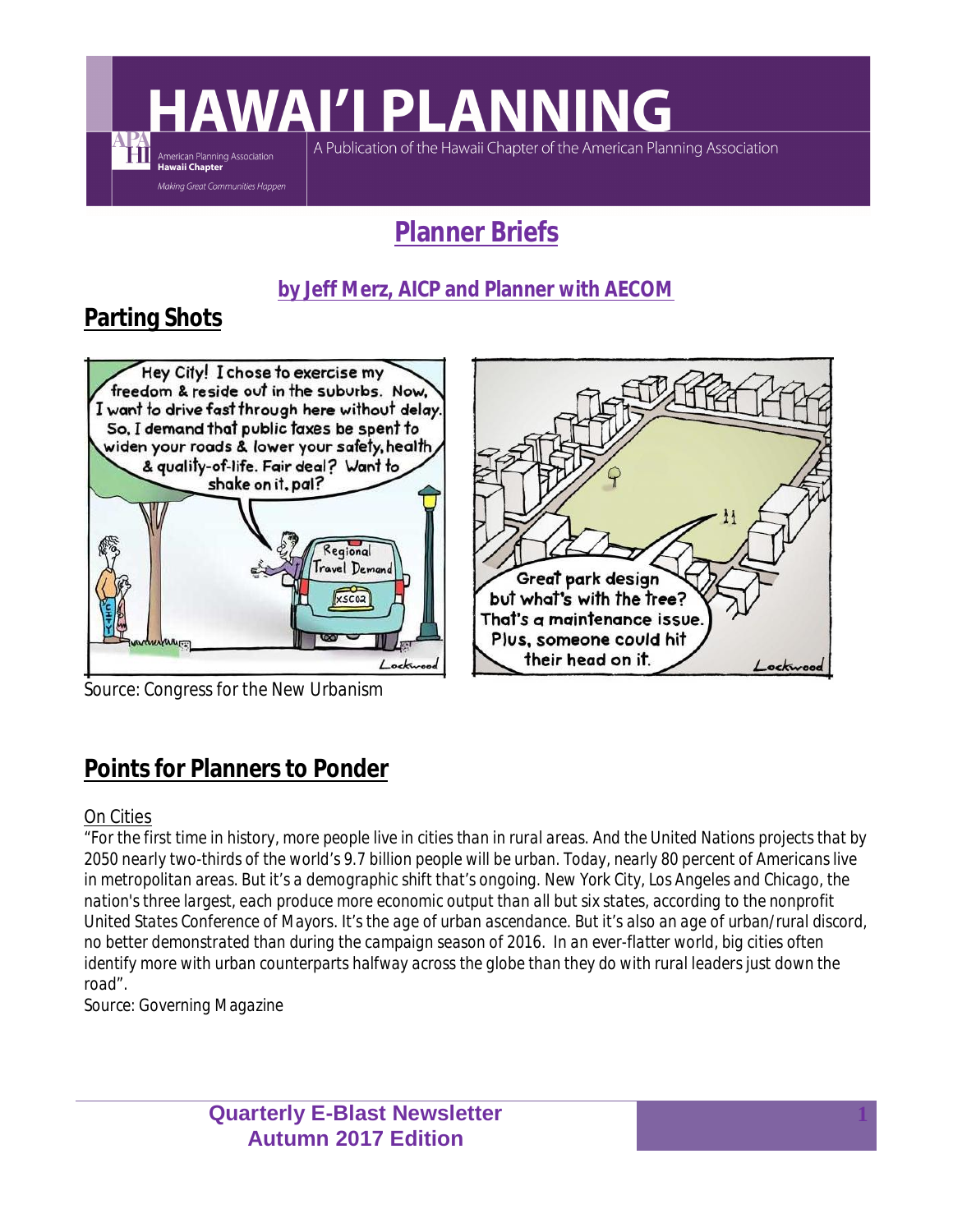# **AWAI'I PLANNING**

A Publication of the Hawaii Chapter of the American Planning Association

#### On Gerrymandering

American Planning Association<br>Hawaii Chapter .<br>Making Great Communities Happen

**Word History:** In 1812, as governor of Massachusetts, Elbridge Gerry signed a bill authorizing the revision of voting districts in his state. Members of Gerry's party redrew them in order to secure their representation in the state senate, and out of Gerry's home county, Essex County, they carved an unlikely-looking district with the shape of a salamander. According to one version of the coining of gerrymander, the shape of the district attracted the eye of the painter Gilbert Stuart, who noticed it on a map in a newspaper editor's office. Stuart decorated the outline of the district with a head, wings, and claws and then said to the editor, "That will do for a salamander!" "Gerrymander!" came the reply. The image created by Stuart first appeared in the March 26, 1812, edition of the Boston Gazette, where it was accompanied by the following title: The Gerrymander. A New Species of Monster, which appeared in the Essex South District in Jan. 1812. The new word gerrymander caught on instantly—within the same year gerrymander is also recorded as a verb. *Source: freedictionary.com*



## **Gerrymandering 2016**



North Carolina's 12 Congressional District Maryland's 3<sup>rd</sup> Congressional District (the Praying Mantis)